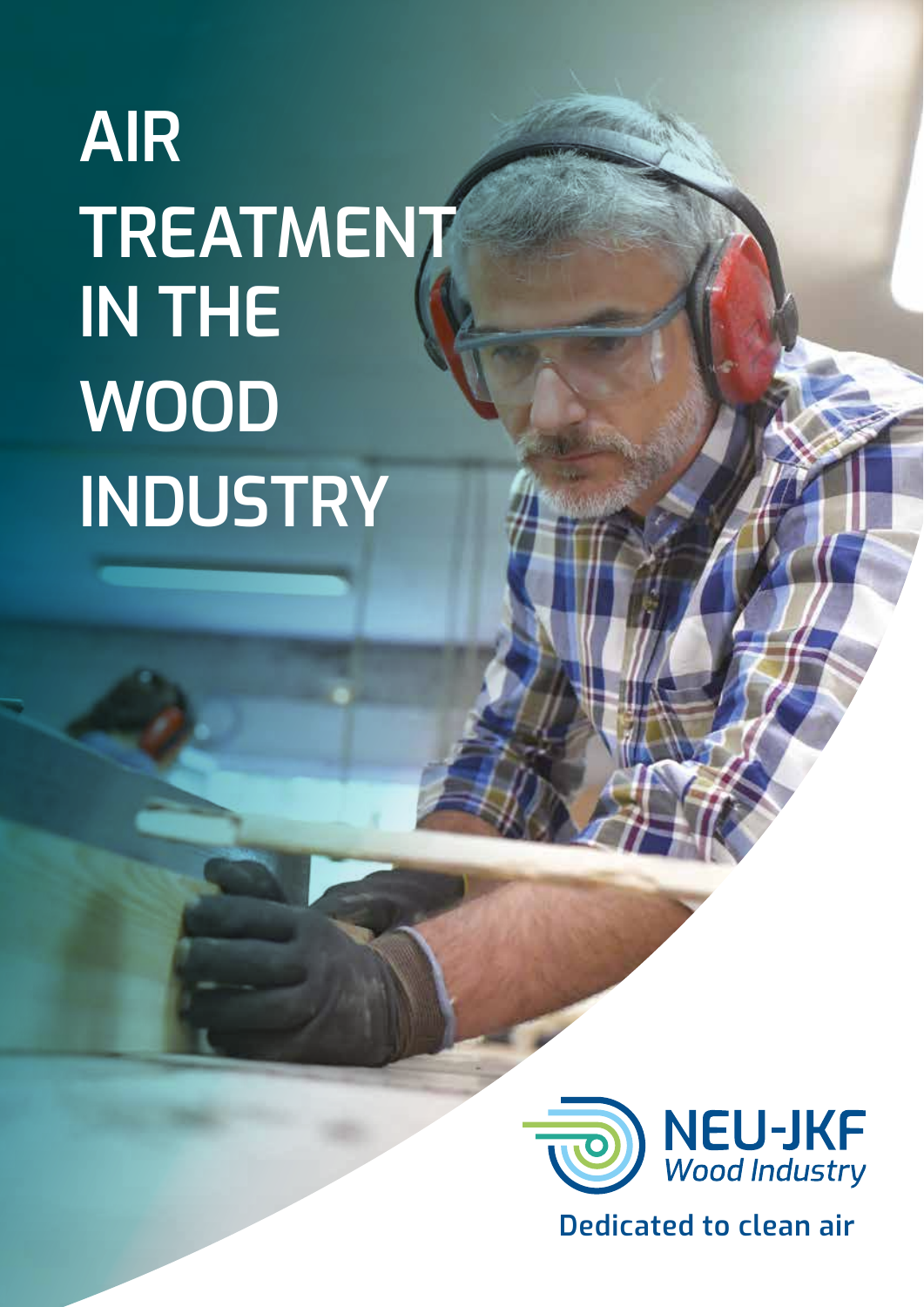

#### **ABOUT US?**

NEU-JKF Wood Industry, dedicated to the wood industry, designs, manufactures and supplies solutions and equipment for improving air quality.

Whether it is a question of protecting the working environment from harmful dust or to meet the challenge of air quality, NEU-JKF Wood Industry is committed to providing industrial companies with helpful elements for the prevention of professional risks, with the key words: compliance with the regulations in force and the protection of people.

Thanks to its expertise in the world of wood and its know-how of the various processes, NEU-JKF Wood Industry offers you the best solutions in terms of collection and dust removal: for workshops from small-scale to industrial size, primary and secondary wood processing industries.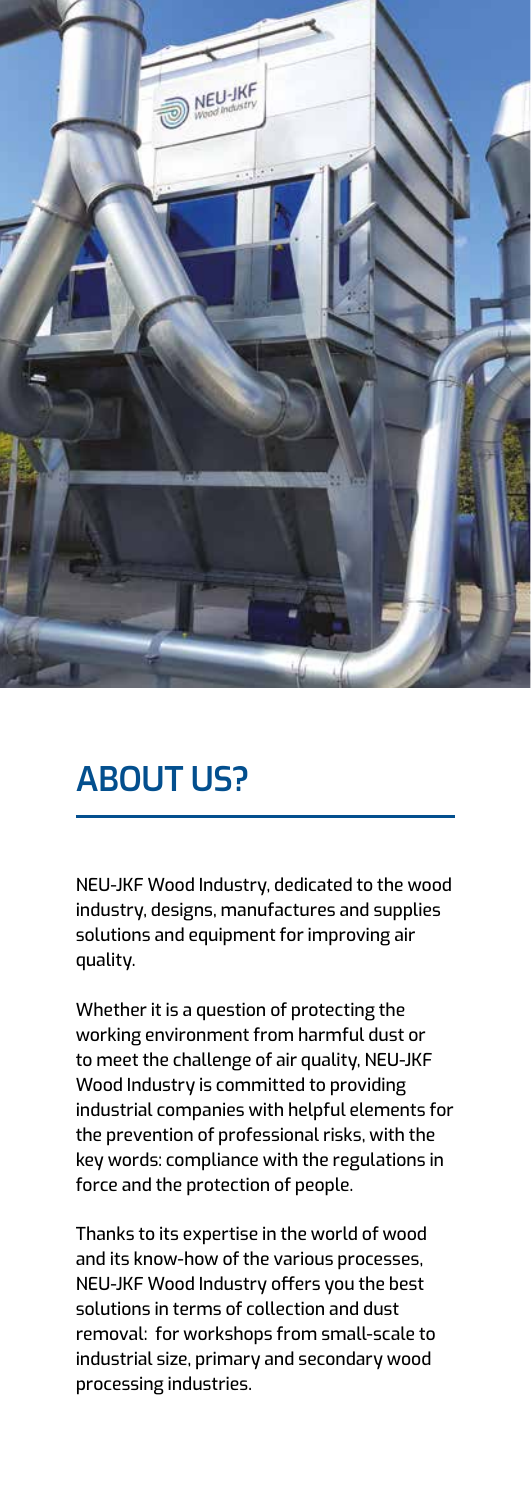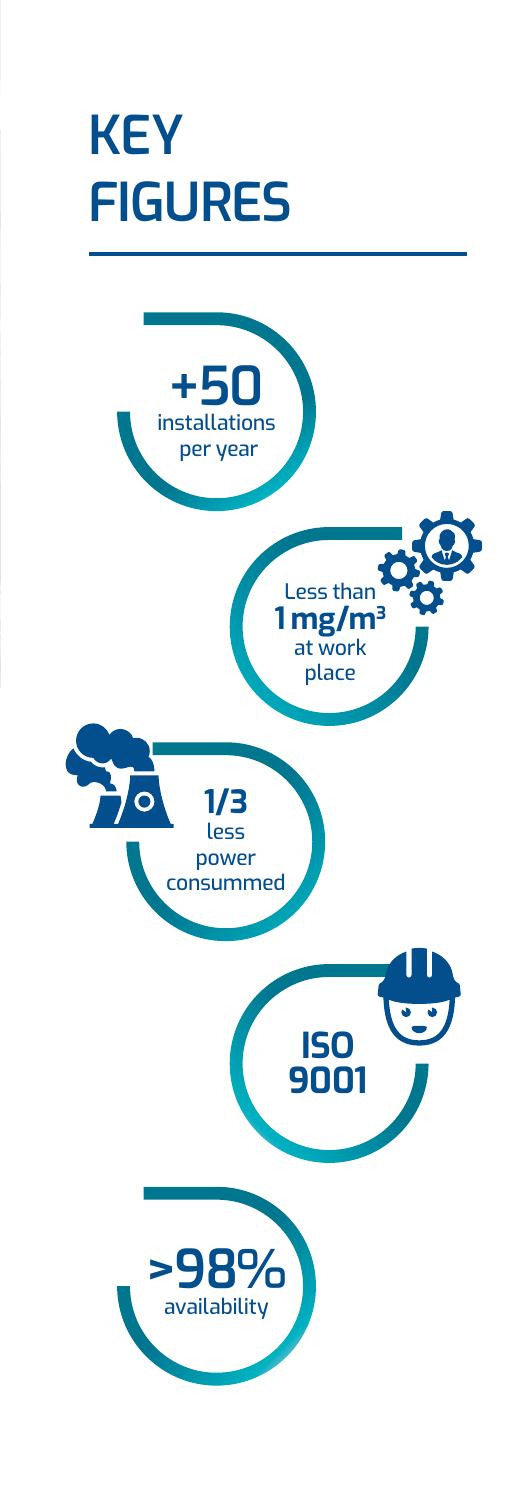## **STUDY, INSTALLATION, COMMISSIONING, MAINTENANCE, CONTROL: A GLOBAL OFFER**

- **• Analysis of your installation and your needs.** We propose a solution that meets your requirements.The equipment is assembled and checked in our workshops before delivery.
- **• Turnkey installations.** Our technicians take care of the installation of the whole system in full compliance with safety regulations. Assembly with appropriate lifting equipment such as cranes and platforms.
- **• Commissioning** of the installations by our project managers and by the IT specialist who designed the operating principle of the installation.
- **• Checking the correct working condition.** At commissioning, we measure the air velocities and pressure drops of each machine and at different points of the suction collector(s), the motor power levels and the sound levels as stated in the technical file.
- **• Our Service Center offers** you original spare parts for your system, upgrades for existing systems and maintenance contracts.

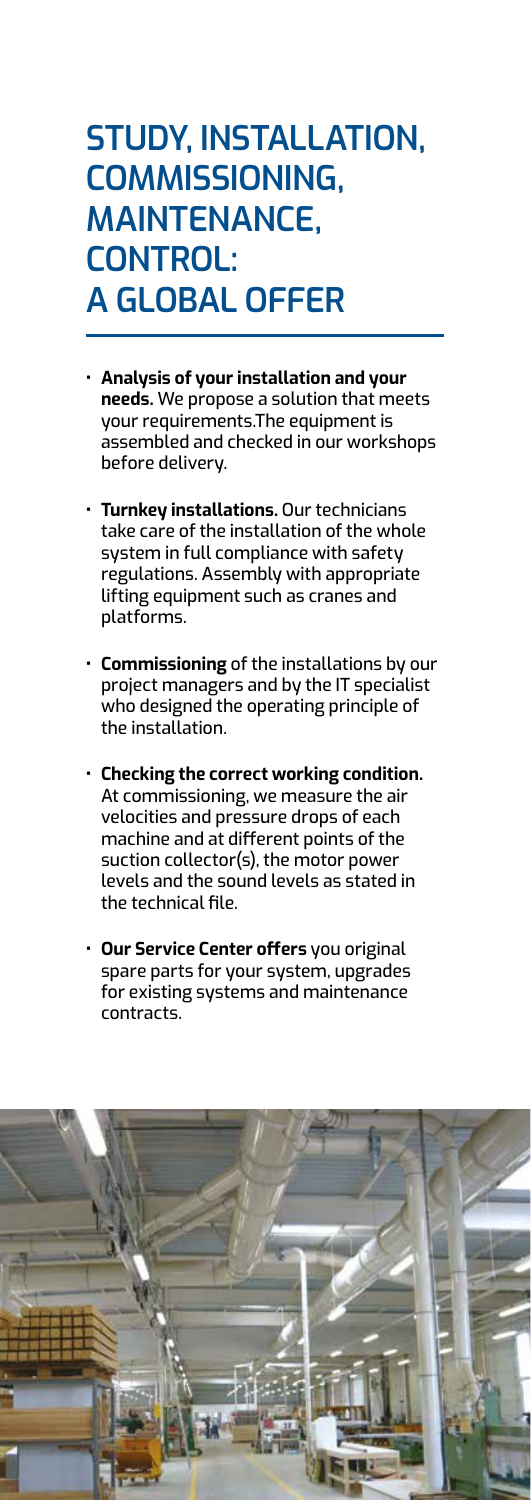# **OUR VALUE PROPOSITION**



#### **Dedicated equipment**

Compact, low power consumption, low noise, easy to maintain.



### **Dedicated solutions**

The result of our experience, designed by our specialists who faced these issues on a daily basis.



#### **Safe and secure**

- **Preventing the risks of wood dust exposure:** wood dust = a major risk of occupational disease (French Labour Code R4412-149)
- **Prevent the explosion risks linked to wood dust (ATEX regulations, ISMATEX level 3 trainer).**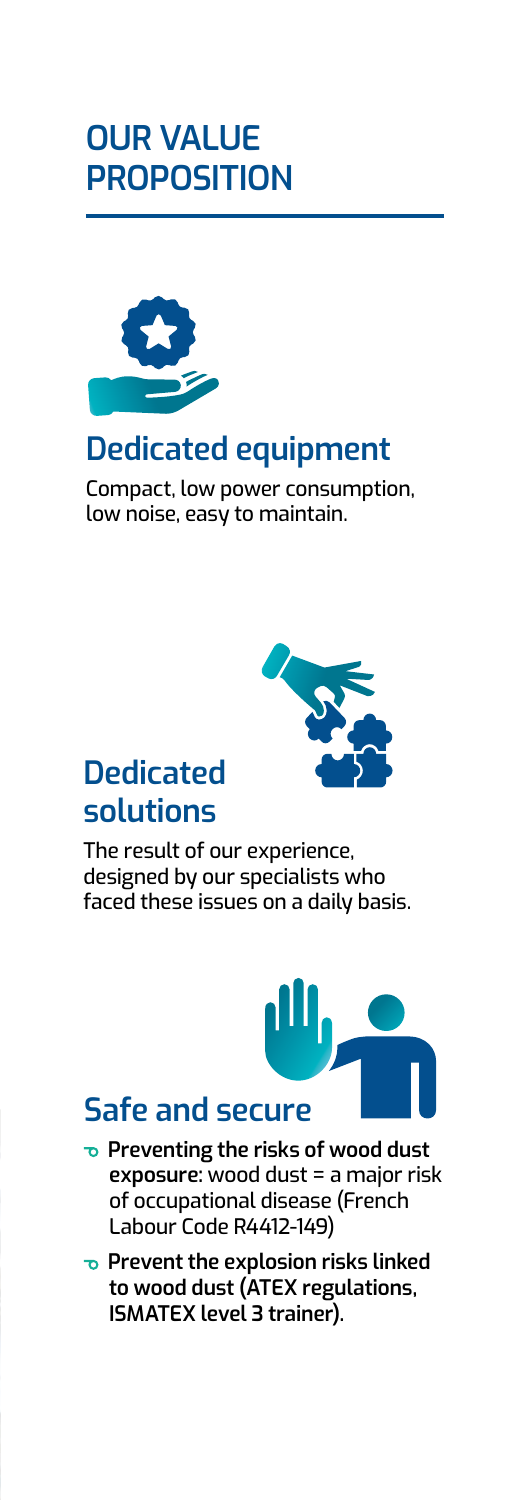

#### **YOU NEED TO KNOW**

#### **Wood dust: a major risk of occupational diseases.**

Work involving exposure to wood dust is included in the list of carcinogenic processes (modified order of 5 January 1993). Special prevention measures and reinforced individual health monitoring are applicable to workers exposed to wood dust (Articles R. 4412-59 to R. 4412-93 of the Labour Code). All companies, whatever their size, are required to take the necessary measures to protect their employees.

Equipping your workshops with a NEU-JKF Wood Industry collection system means protecting the health of your employees, while improving the quality of your production and the lifespan of your equipment. It means offering your employees a pleasant working environment.





#### **TAILORED SOLUTIONS**

- **Suction of sawdust and shavings on processing machines**
- High efficiency fans
- Less power consumption
- Automatic cleaning of filter media
- Low maintenance
- Easy replacement of filter media à haut rendement
- **Wood dust extraction on portable tools**  Determination of air flow rates and duct diameters
- Balancing of air systems according to the number of operators at the same time
- **Central vacuum cleaning of workshops** Hygiene and cleanliness of premises Reduction of fire and explosion risks Declassification of some ATEX areas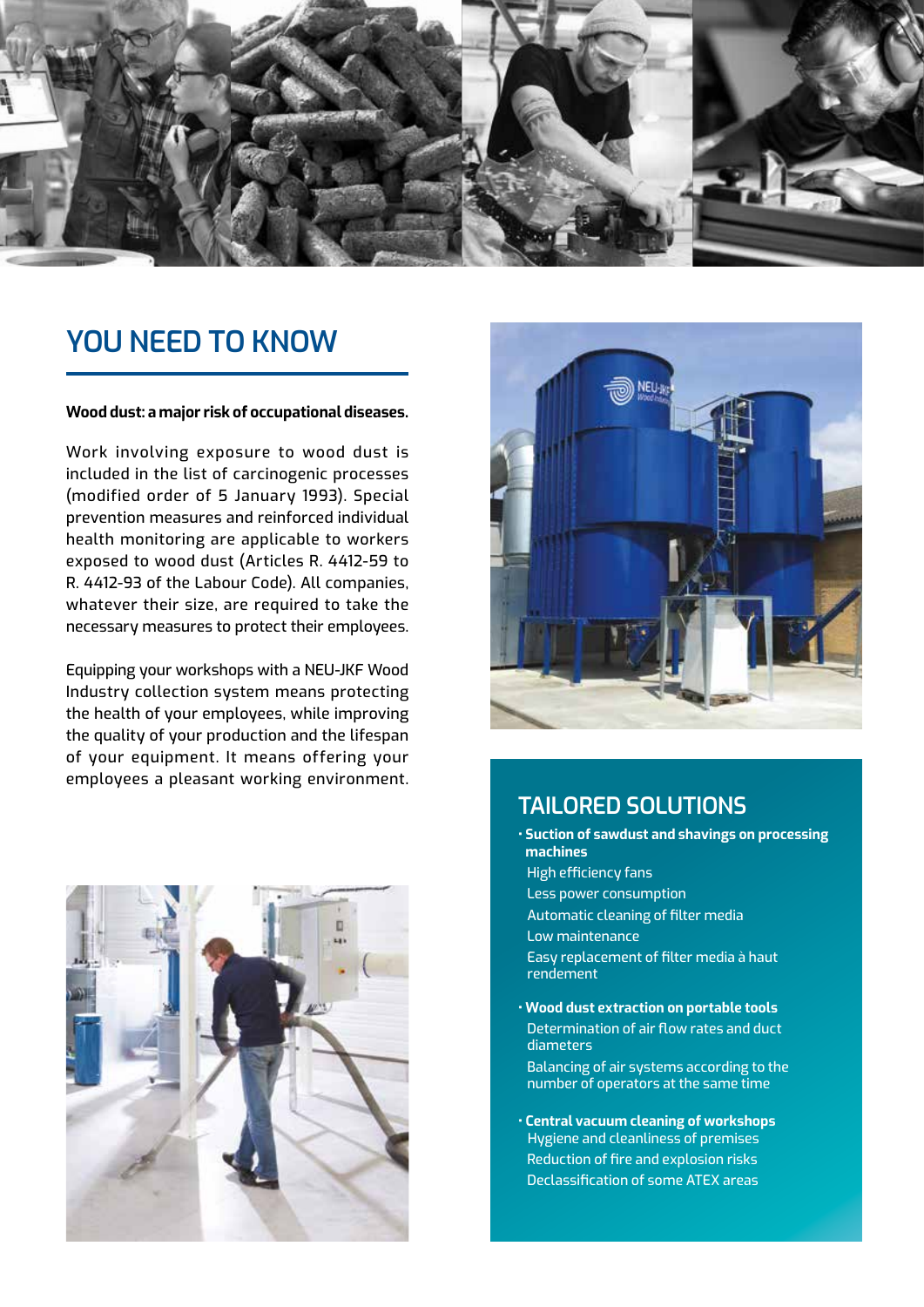

#### **FOR WHOM HOW**

- Joiners, sawmills, fitters
- Municipal workshops, work assistance centres
- $\sigma$  Training centres, schools, professional colleges
- **O** Carpenters
- Manufacturers of mobile homes, boats, wooden houses
- **O** Cooperages, stave mills
- Furniture, door and window manufacturers
- Operators of BIOMASS boilers

- Suction of wood dust on portable tools **(operator protection)**
- Suction of sawdust and wood shavings on machining equipment **(efficiency, performance, equipment longevity)**
- Cleaning workshops and machines by central vacuum cleaning **(hygiene, cleanliness)**
- Compensate the extracted air in workshops and maintain a stable temperature **(operator comfort)**
- Extracting smoke from heating areas **(production quality)**